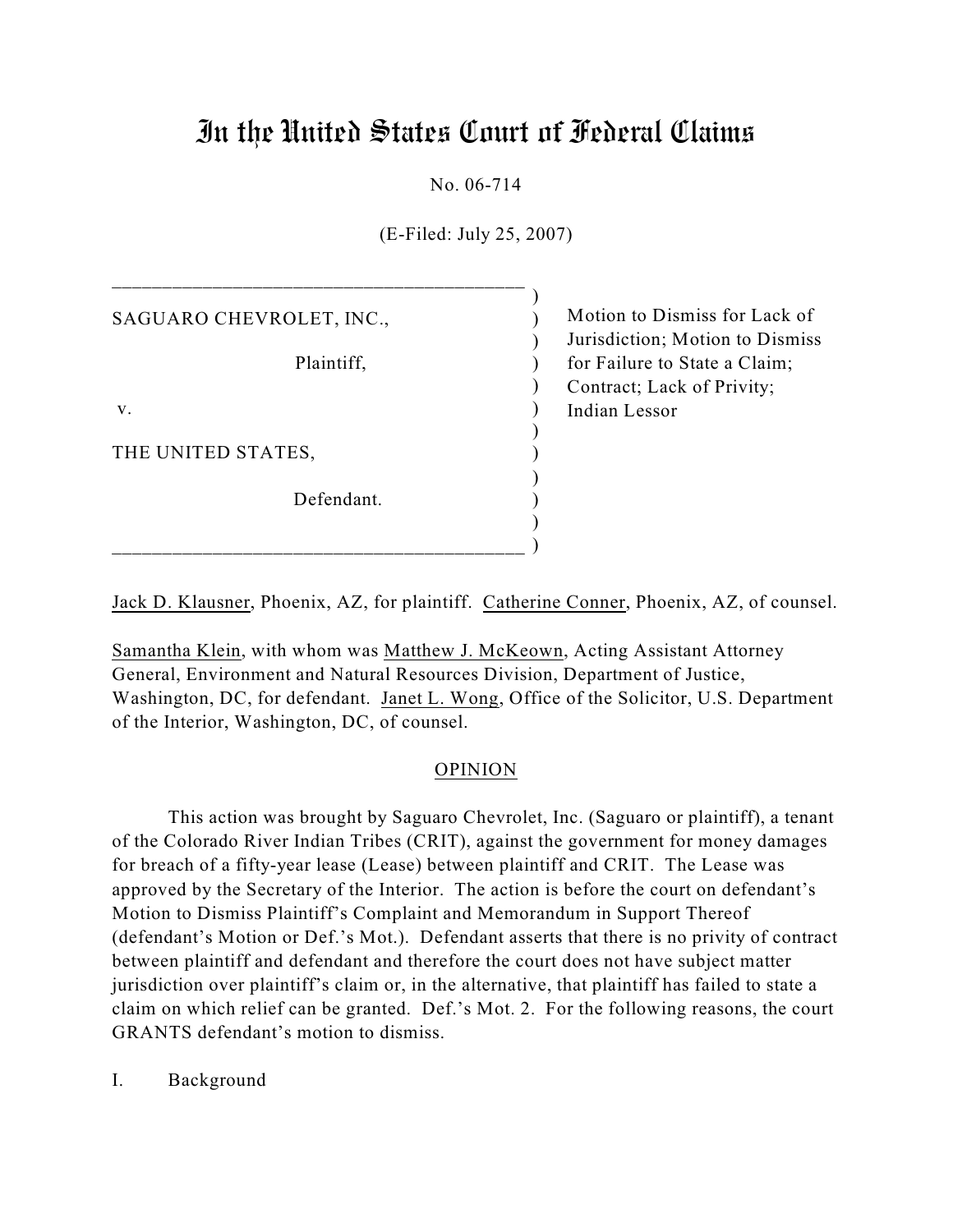Plaintiff, a car dealership, brought this action to "enforce a contract between [itself, CRIT], and the United States." Complaint (Compl.), Oct. 16, 2006, 1. On August 20, 1981, CRIT and Saguaro entered a fifty-year lease for land on which plaintiff operates a car dealership and service facility. Compl. 1; Plaintiff's Response to Defendant's Motion to Dismiss Plaintiff's Complaint and Memorandum in Support Thereof (plaintiff's Response or Pl.'s Resp.), Feb. 23, 2007, App. A (copy of the Lease). Pursuant to 25 U.S.C. § 415(a) (1976) and 25 C.F.R. § 131.5(a) (1981), the Lease between plaintiff and CRIT was approved by the Secretary of the Interior, Compl. 1, because the Secretary of the Interior must approve leases of restricted Indian lands, or Indian land held in trust, 25 U.S.C. § 415(a) (2000) (originally enacted as Act of Aug. 9, 1955, ch. 615, § 1, 69 Stat. 539); 25 C.F.R. § 162.604(a) (2007).<sup>1</sup>

On or about July 20, 2001 and August 20, 2001, CRIT informed plaintiff of three alleged lease defaults. Compl. 1. Plaintiff alleges that, on or about August 31, 2001, it provided CRIT with documents demonstrating that there were no Lease defaults. Compl. 2. CRIT, on or about February 11, 2003, canceled the Lease when the Acting Superintendent of the United States Bureau of Indian Affairs (BIA) provided certified mail notice of cancellation to plaintiff. Id. Plaintiff filed a notice of appeal to the BIA Western Regional Office (Regional Office) on or about March 7, 2003. Id. The Regional Office denied plaintiff's appeal on or about June 15, 2004. Id. Plaintiff alleges that on or about July 14, 2004, it mailed its notice of appeal to the Interior Board of Indian Appeals Office of Hearing and Appeals (IBIA) filing office. Id. On or about December 20, 2005, IBIA issued a denial of receipt of notice of appeal and requested proof of mailing. Id.<sup>2</sup> Plaintiff filed a statement of compliance and proof of mailing on or about January 4, 2006. Id. On May 30, 2006, IBIA dismissed the appeal as untimely filed. Id. Plaintiff filed its complaint with this court on January 16, 2007, seeking "an [o]rder directing specific performance of the [I]ease or for damages in the amount of \$1,675,000.00," and attorneys fees.<sup>3</sup> Compl. 4.

<sup>3</sup>Plaintiff requested that the court "set aside the [t]ermination [d]ecision and order specific performance of the [l]ease," because plaintiff "wants to continues its [l]ease with CRIT." Compl. 3. This court does not have jurisdiction to grant specific performance in this non-bidprotest context "unless it is tied and subordinate to a monetary award." Martinez v. United

(continued...)

<sup>&</sup>lt;sup>1</sup>See infra footnotes 9-10 and accompanying text for further discussion of the applicable regulations and revisions thereto.

<sup>&</sup>lt;sup>2</sup>The Complaint does not describe any contact between plaintiff and IBIA between the alleged July 14, 2004 mailing of plaintiff's notice of appeal and the alleged December 20, 2005 issuance by IBIA of its denial of receipt of notice of appeal and request for proof of mailing. Complaint (Compl.), Oct. 16, 2006, 2.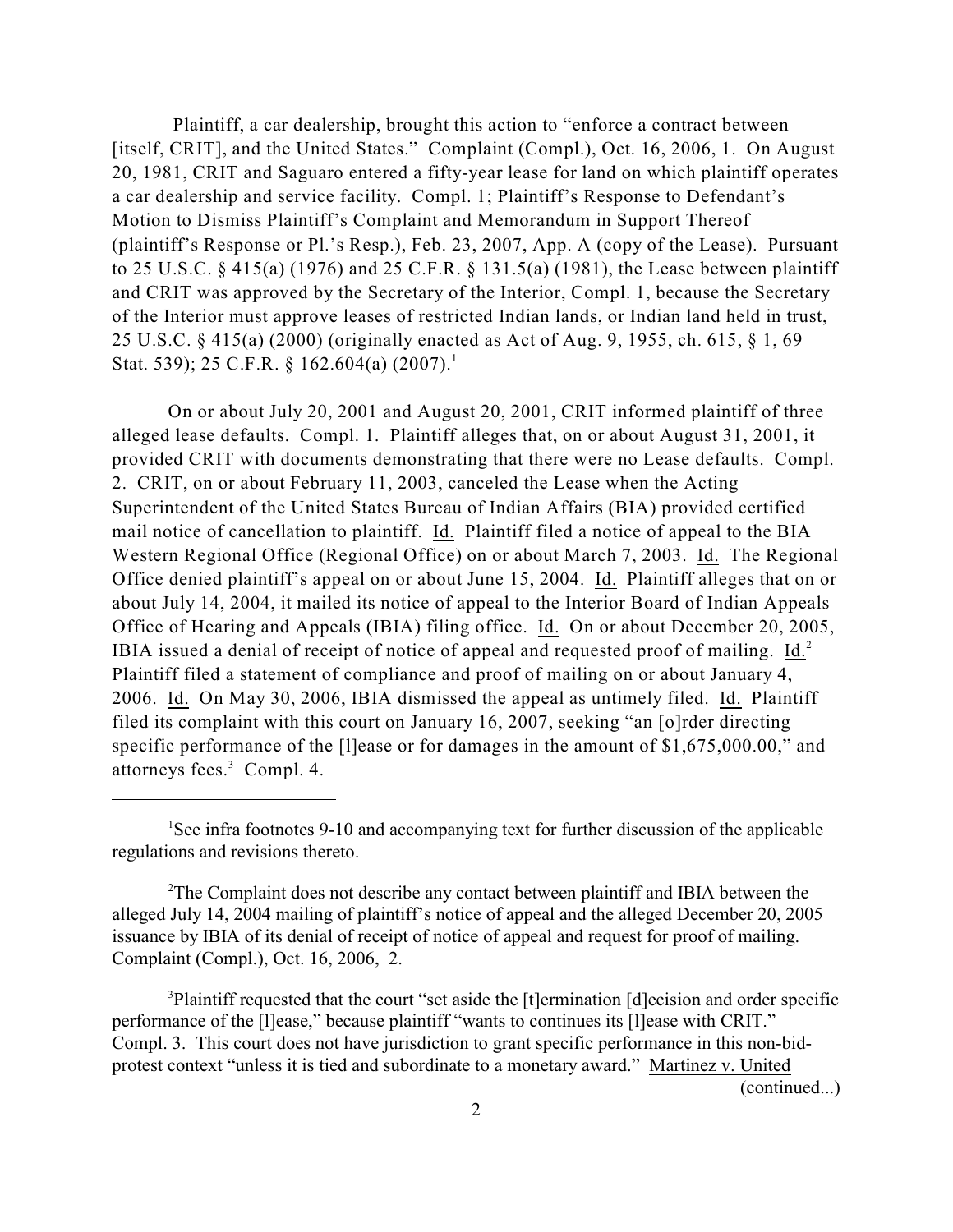On January 16, 2007, defendant filed its motion to dismiss under Rule 12(b)(1) or, in the alternative, Rule 12(b)(6), of the Rules of the United States Court of Federal Claims (RCFC). Def.'s Mot. 1. Defendant argues that the court lacks subject matter jurisdiction because plaintiff cannot establish privity of contract between plaintiff and defendant and "thus has failed to assert subject matter jurisdiction over its claim for money damages." Id. at 2. Defendant alternatively argues that "[p]laintiff has failed to state a claim for money damages upon which relief can be granted." Id. Plaintiff filed its response to defendant's motion on February 23, 2007. Pl.'s Resp. 1. Plaintiff filed a Supplement to Its Response to Defendant's Motion to Dismiss Plaintiff's Complaint and Memorandum in Support Thereof (plaintiff's Supplement or Pl.'s Supplement) on February 27, 2007.<sup>4</sup> Defendant filed its Reply Memorandum in Further Support of Defendant's Motion to Dismiss Plaintiff's Complaint (Reply or Def.'s Reply) on March 15, 2007. Def.'s Reply 1.

On March 19, 2007, the court held a status conference with the parties to discuss and clarify defendant's contention in its motion to dismiss that "[f]or the purposes of this motion only, the facts contained in [plaintiff's] Complaint are not in dispute." Def.'s Mot. 4. As the court pointed out during the status conference, in defendant's motion and subsequent briefing, defendant did in fact dispute the jurisdictional facts contained in plaintiff's complaint. Id. passim; Def.'s Reply passim. In response to the court's inquiry, defendant stated that it was abandoning its contention that "the facts contained in [plaintiff's] Complaint are not in dispute." Telephonic Status Conference (TSC) Transcript, March 21, 2007 (TSC Tr.) 7:1-7 (Ms. Klein, counsel for defendant). During the status conference, the court also inquired about a copy of a lease defendant had attached to its Reply and identified as a lease between one Richard M. Warr and the Yakima Tribal Council (the Warr lease). Def.'s Reply Ex. A. After a discussion of how it would be possible to verify the authenticity of the Warr lease and the relevance of the Warr lease to this case, TSC Tr.  $9:1 - 17:9$ , defendant stated that it would withdraw the Warr lease and rest its "argument on the strength of the rest of [its] brief," Tr. 17:10-14

<sup>(...</sup>continued)

States, 26 Cl. Ct. 1471, 1476 (1992) (quoting Austin v. United States, 206 Ct. Cl. 719, 723 (1975)). Because the court does not grant monetary relief in this case, it does not reach the question whether plaintiffs' requested declaratory judgments would be "tied and subordinate to" their requested monetary relief.

<sup>&</sup>lt;sup>4</sup>The court allowed the filing of plaintiff's supplement notwithstanding the lack of a motion for leave to file the supplement. Order, Mar. 1, 2007. The court deemed the supplement to be part of plaintiff's Response to Defendant's Motion to Dismiss Plaintiff's Complaint and Memorandum in Support Thereof (plaintiff's Response or Pl.'s Resp.), filed on February 23, 2007. Id.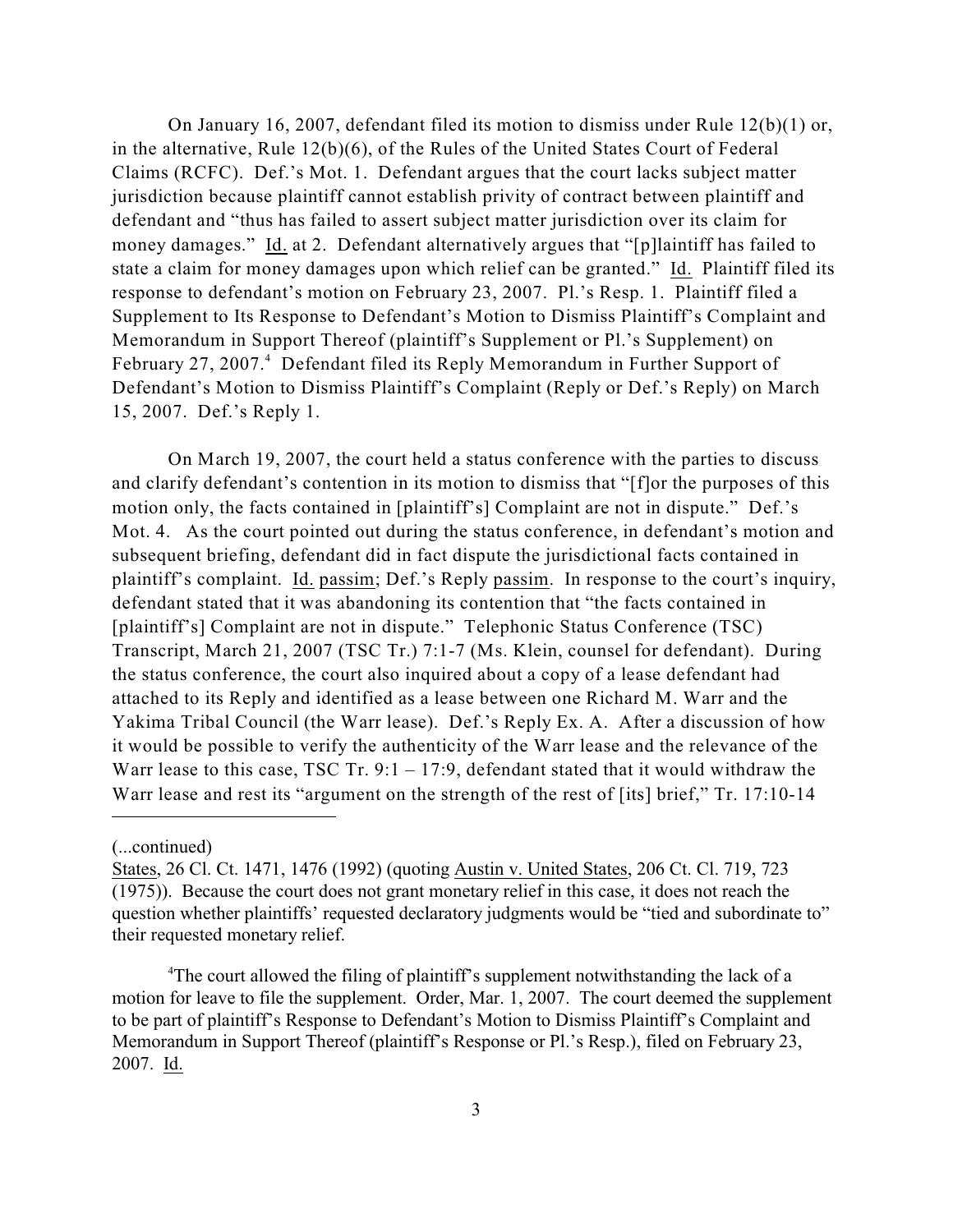(Ms. Klein). The court then directed the parties to file additional briefing in which defendant would present and plaintiff would respond to a revised brief that contests the jurisdictional facts (in which briefing defendant would not rely on the Warr lease). TSC Tr.  $17:24 - 20:20$ .

On April 6, 2007, defendant filed its Surreply Memorandum in Further Support of Defendant's Motion to Dismiss Plaintiff's Complaint (defendant's Surreply or Def.'s Surreply).<sup>5</sup> Def.'s Surreply 1. Plaintiff filed its Sur-Surreply Regarding Defendant's Motion to Dismiss Plaintiff's Complaint and Supporting Memorandum (plaintiff's Sur-Surreply or Pl.'s Sur-Surreply) on May 3, 2007. <sup>6</sup> Pl.'s Sur-Surreply 1. The court held oral argument, telephonically, on May 23, 2007. See Transcript of Oral Argument, May 23, 2007 (OA Tr.), passim.

### II. Standards of Review

RCFC 12(b)(1) governs dismissal of claims for lack of subject matter jurisdiction. RCFC 12(b)(1). When a defendant challenges this court's jurisdiction pursuant to RCFC  $12(b)(1)$ , the plaintiff bears the burden to show by a preponderance of the evidence that jurisdiction is proper. Reynolds v. Army & Air Force Exch. Serv. (Reynolds), 846 F.2d 746, 748 (Fed. Cir. 1988). In evaluating a claim pursuant to RCFC 12(b)(1) for lack of jurisdiction over the subject matter, the court must accept as true any undisputed allegations of fact made by the non-moving party and draw all reasonable inferences from those facts in the non-moving party's favor. Henke v. United States, 60 F.3d 795, 797

 ${}^{5}$ In addition to clarifying the basis of its arguments, defendant sets forth a standard of review that replaces the standard of review set forth in defendant's Motion at pages 3-4. Defendant's Surreply Memorandum in Further Support of Defendant's Motion to Dismiss Plaintiff's Complaint (defendant's Surreply or Def.'s Surreply), Apr. 6, 2007, 2 n.2. Defendant also reiterates its withdrawal of Exhibit A to Defendant's Reply Memorandum in Further Support of Defendant's Motion to Dismiss Plaintiff's Complaint (defendant's Reply or Def.'s Reply). Id. at 4 n.3. Exhibit A contained a copy of a lease identified as a lease between one Richard M. Warr and the Yakima Tribal Council (the Warr lease). Def.'s Reply Ex. A. Defendant also deleted references to the Warr lease contained in its prior briefing. Def.'s Surreply 4 n.3.

<sup>&</sup>lt;sup>6</sup>Plaintiff timely filed its Sur-Surreply Regarding Defendant's Motion to Dismiss Plaintiff's Complaint and Supporting Memorandum (plaintiff's Sur-Surreply or Pl.'s Sur-Surreply) on April 27, 2007. However, the filing did not comply with the Rules of the United States Court of Federal Claims (RCFC) because plaintiff's attorney of record did not sign the filing. Plaintiff refiled its Sur-Surreply with the required signature on May 3, 2007. All references to plaintiff's Sur-Surreply refer to the filing made on May 3, 2007.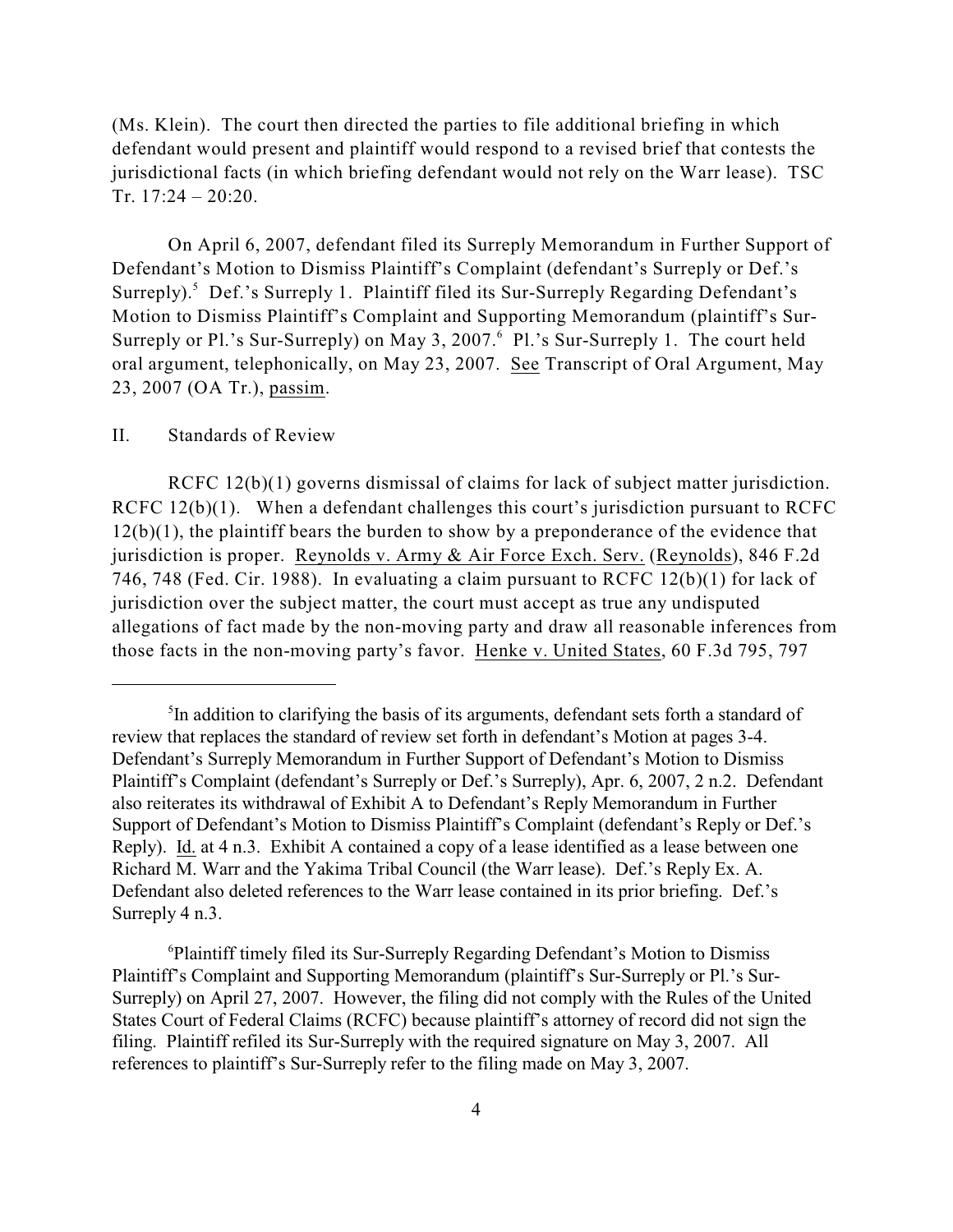(Fed. Cir. 1995); Reynolds, 846 F.2d at 747. If the motion to dismiss for lack of subject matter jurisdiction disputes the jurisdictional facts, a court may consider other relevant evidence to resolve the factual dispute. Moyer v. United States, 190 F.3d 1314, 1318 (Fed. Cir. 1999); Reynolds, 846 F.2d at 747.

In order for this court to have subject matter jurisdiction over a claim under the Tucker Act, 28 U.S.C. § 1491(a)(1) (2000), plaintiff must identify a "separate source of substantive law," such as a contract, statute or regulation, "that creates the right to money damages." Fisher v. United States (Fisher), 402 F.3d 1167, 1172 (Fed. Cir. 2005); see also Mitchell v. United States, 463 U.S. 206, 216-17 (1983). A money mandating source is one that can "fairly be interpreted as mandating compensation by the Federal Government for the damage sustained" and is "reasonably amenable to the reading that it mandates a right of recovery in damages." United States v. White Mountain Apache Tribe (White Mountain), 537 U.S. 465, 472-73 (2003) (quoting United States v. Testan, 424 U.S. 392, 400 (1976)); Greenlee County v. United States (Greenlee), 487 F.3d 871, 875-76 (Fed. Cir. 2007). In order to determine whether there is a money-mandating source, "the Court of Federal Claims asks only whether the plaintiff is within the class of plaintiffs entitled to recover under the [asserted to be money-mandating source] if the elements of a cause of action are established." Greenlee, 487 F.3d at 876.

RCFC 12(b)(6) provides for dismissal of a claim based on a "failure to state a claim upon which relief can be granted." RCFC  $12(b)(6)$ . When considering dismissal under RCFC 12(b)(6), the court must assume that all well-pleaded allegations in the plaintiff's complaint are true and draw all reasonable inferences in favor of the plaintiff. Perez v. United States, 156 F.3d 1366, 1370 (Fed. Cir. 1998). Dismissal is appropriate under RCFC 12(b)(6) when the plaintiff can prove no set of facts in support of its claim that would entitle the plaintiff to relief. Southfork Sys., Inc. v. United States, 141 F.3d 1124, 1131 (Fed. Cir. 1998).

III. Plaintiff is Not Within the Class of Plaintiffs Entitled to Recover Under the Asserted Money-Mandating Source

Defendant has moved for dismissal for lack of subject matter jurisdiction, and in the alternative, dismissal for failure to state a claim upon which relief can be granted. Def.'s Mot 1; Def.'s Surreply 1. In Greenlee, the Federal Circuit further addressed the analysis of these alternative grounds for dismissal. 487 F.3d 871. The Federal Circuit affirmed, inter alia, the Court of Federal Claims' grant of the government's motion to dismiss for failure to state a claim. Greenlee, 487 F.3d at 872, 881. The government had moved to dismiss Greenlee's complaint both for lack of subject matter jurisdiction and for failure to state a claim upon which relief can be granted. Id. at 874. Without a discussion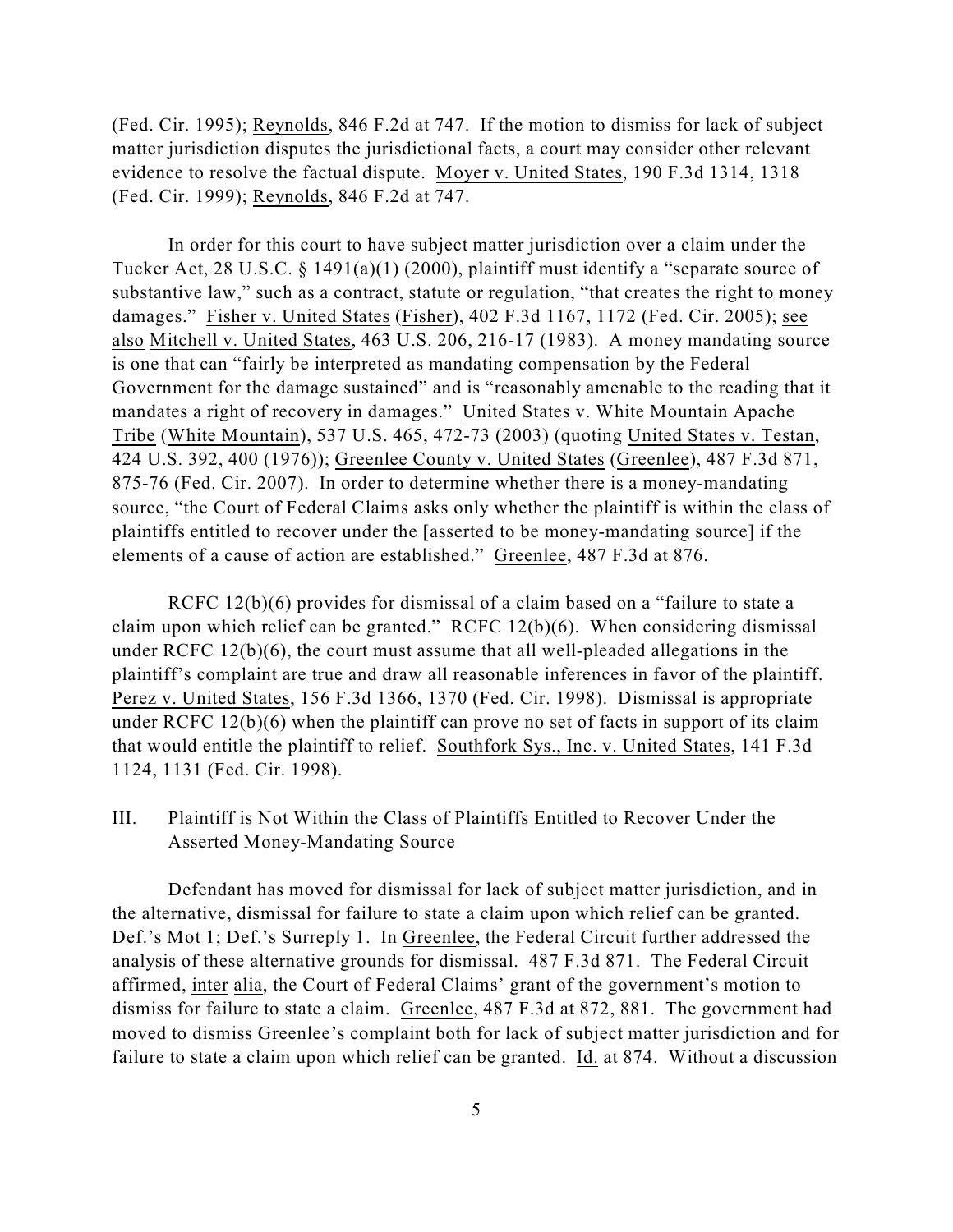of its subject matter jurisdiction, the Court of Federal Claims found that "[n]o mandatory language [in the statute] shows that plaintiff would be entitled to receive a particular payment . . . ." Greenlee County v. United States, 68 Fed. Cl. 482, 486-87 (2005), aff'd, 487 F.3d 871 (Fed. Cir. 2007).

In response to the government's claim on appeal "that the Court of Federal Claims lacked jurisdiction because [the relevant statute] is not 'money-mandating," Greenlee, 487 F.3d at 875, the Federal Circuit offered further clarification of the money-mandating analysis and its effect on jurisdiction, id. at 875-878. The Federal Circuit pointed to the Supreme Court's decision in White Mountain and its own decision in Fisher interpreting White Mountain to address the government's argument that "whether a statute is moneymandating . . . depends on whether the plaintiff on the merits can make out a claim under the statute, and that the Court of Federal Claims lacked jurisdiction here because the court properly concluded that Greenlee County was not entitled to recover under the statute." Greenlee, 487 F.3d at 875. The Federal Circuit explained that, based on White Mountain, "determining whether a statute 'can fairly be interpreted' to require the payment of damages or is 'reasonably amenable' to a reading that mandates damages does not require a determination that the plaintiff has a claim on the merits." Greenlee, 487 F.3d at 875.

Because the government had relied on Fisher to support its position that the Greenlee plaintiff's claim should be dismissed for lack of jurisdiction, the Federal Circuit clarified that, in Fisher, it had noted three avenues via which the government may seek dismissal: "(1) lack of subject matter jurisdiction due to the lack of a money-mandating source; (2) failure to state a claim upon which relief can be granted due to lack of a money-mandating source; and (3) failure to state a claim upon which relief can be granted because the plaintiff is ultimately not entitled to recover money damages under the [money-mandating source]." Greenlee, 487 F.3d at 876 (citing Fisher, 402 F.3d at 1172- 73). In Greenlee, the Federal Circuit explained that "the first two grounds are resolved by a 'single step' at the outset of the case and 'the determination that the source is moneymandating shall be determinative both as to the question of the court's jurisdiction and thereafter as to the question of whether, on the merits, plaintiff has a money-mandating source on which to base his cause of action.'" Id. (quoting Fisher, 402 F.3d at 1172-73). "[T]he third ground remains a separate inquiry." Id.

Therefore, this court must first determine whether the source relied upon by the plaintiff is money-mandating by asking "whether the plaintiff is within the class of plaintiffs entitled to recover under the [source asserted to be money-mandating] if the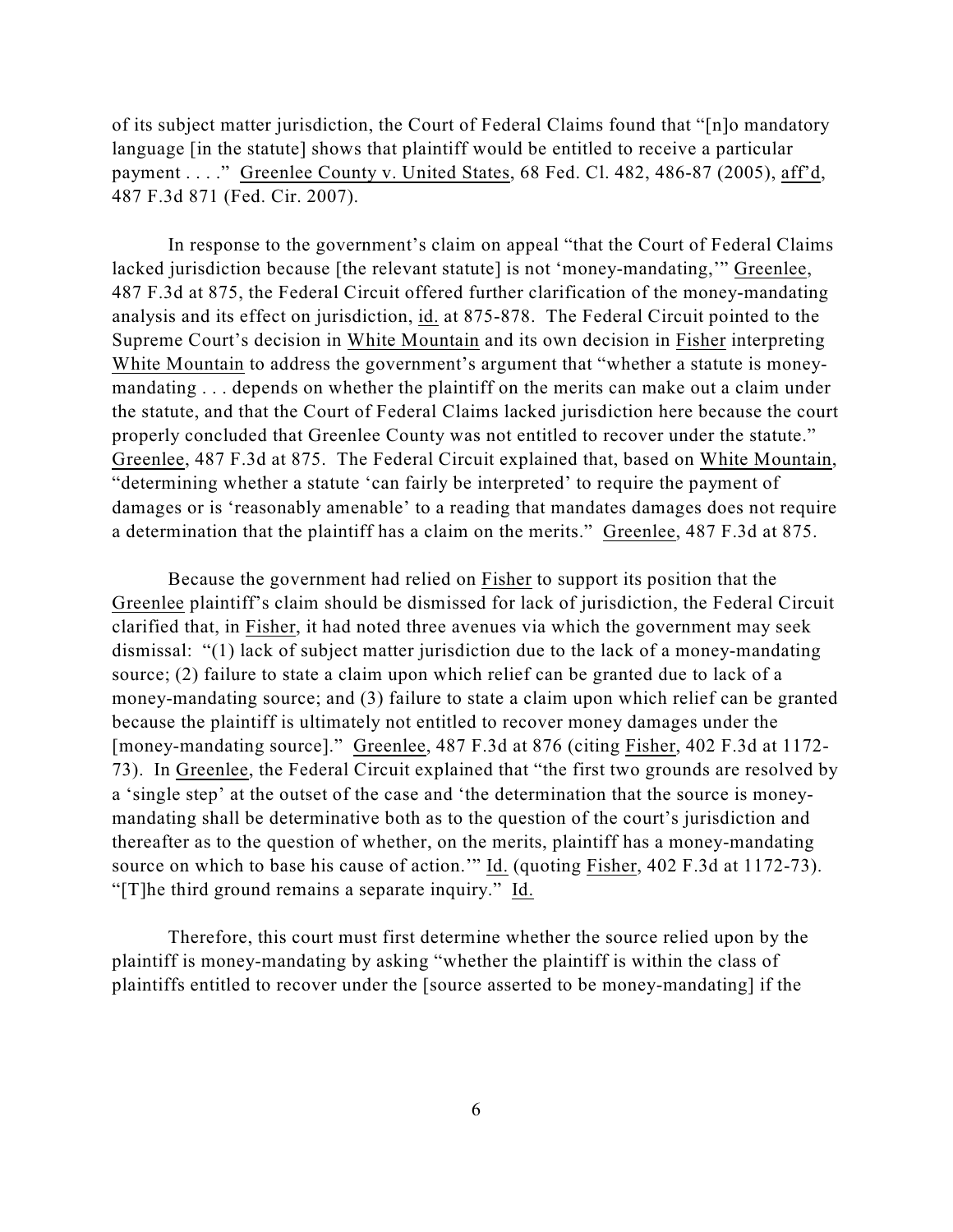elements of a cause of action are established."<sup>7</sup> Id. If the source is not money-mandating as to the class in which plaintiff is a member, the court "lacks jurisdiction, and the dismissal should be for lack of subject matter jurisdiction." Id. In this case, defendant's argument for dismissal under RCFC 12(b)(1) because of the absence of privity of contract between plaintiff and the United States is resolved by the court's analysis of whether there is a money-mandating source under the Fisher test.

"To maintain a cause of action pursuant to the Tucker Act that is based on a contract, the contract must be between the plaintiff and the government . . . ." Ransom v. United States, 900 F.2d 242, 244 (Fed. Cir. 1990); see Cienega Gardens v. United States (Cienega Gardens), 194 F.3d 1231, 1239 (Fed. Cir. 1998). "In other words, there must be privity of contract between the plaintiff and the United States." Cienega Gardens, 194 F.3d at 1239 (citation omitted). Contract interpretation is a matter of law. Barron Bancshares, Inc. v. United States, 366 F.3d 1360, 1368 (Fed. Cir. 2004). Plaintiff asserts that, because the United States approved the Lease, it has a contract with both CRIT and the United States. Compl. 1. However, the court finds that plaintiff is not within the class of plaintiffs entitled to recover under the Lease because there is no privity of contract between plaintiff and the United States.

As both parties recognize, there are several cases that provide guidance for the resolution of this case. Those cases are United States v. Algoma Lumber Co. (Algoma Lumber), 305 U.S. 415 (1939), Sangre de Cristo Dev. Co. v. United States (Sangre de Cristo), 932 F.2d 891 (10th Cir. 1991), cert. denied, 503 U.S. 1004 (1992), Warr v. United States (Warr), 46 Fed. Cl. 343 (2000), and McNabb v. United States (McNabb), 54 Fed. Cl. 759 (2002). All of these cases appear to the court to support defendant's position that there is no privity of contract between plaintiff and the United States under the Lease. Plaintiff's arguments attempt to diminish the force and deflect the

<sup>&</sup>lt;sup>7</sup>The Federal Circuit noted that in Brodowy v. United States,  $482$  F.3d 1370 (Fed. Cir. 2007), it determined that the Court of Federal Claims has subject-matter jurisdiction over a case if "plaintiffs have invoked a money-mandating [source] and have made a non-frivolous assertion that they are entitled to relief under the [money-mandating source]." Greenlee County v. United States (Greenlee), 487 F.3d 871, 877 (Fed. Cir. 2007) (quoting Brodowy, 482 F.3d at 1375). In Greenlee, the Federal Circuit found that the source identified by the plaintiff was "'reasonably amenable' to a reading that it is money-mandating" and that the plaintiff was "within the class of plaintiffs that [the source] authorizes to recover money damages if it can 'establish the right to recovery under' [the source]." Greenlee, 487 F.3d at 877. Therefore, the Federal Circuit found that "Greenlee County ha[d] identified a money-mandating source sufficient to confer jurisdiction on the Court of Federal Claims." Id.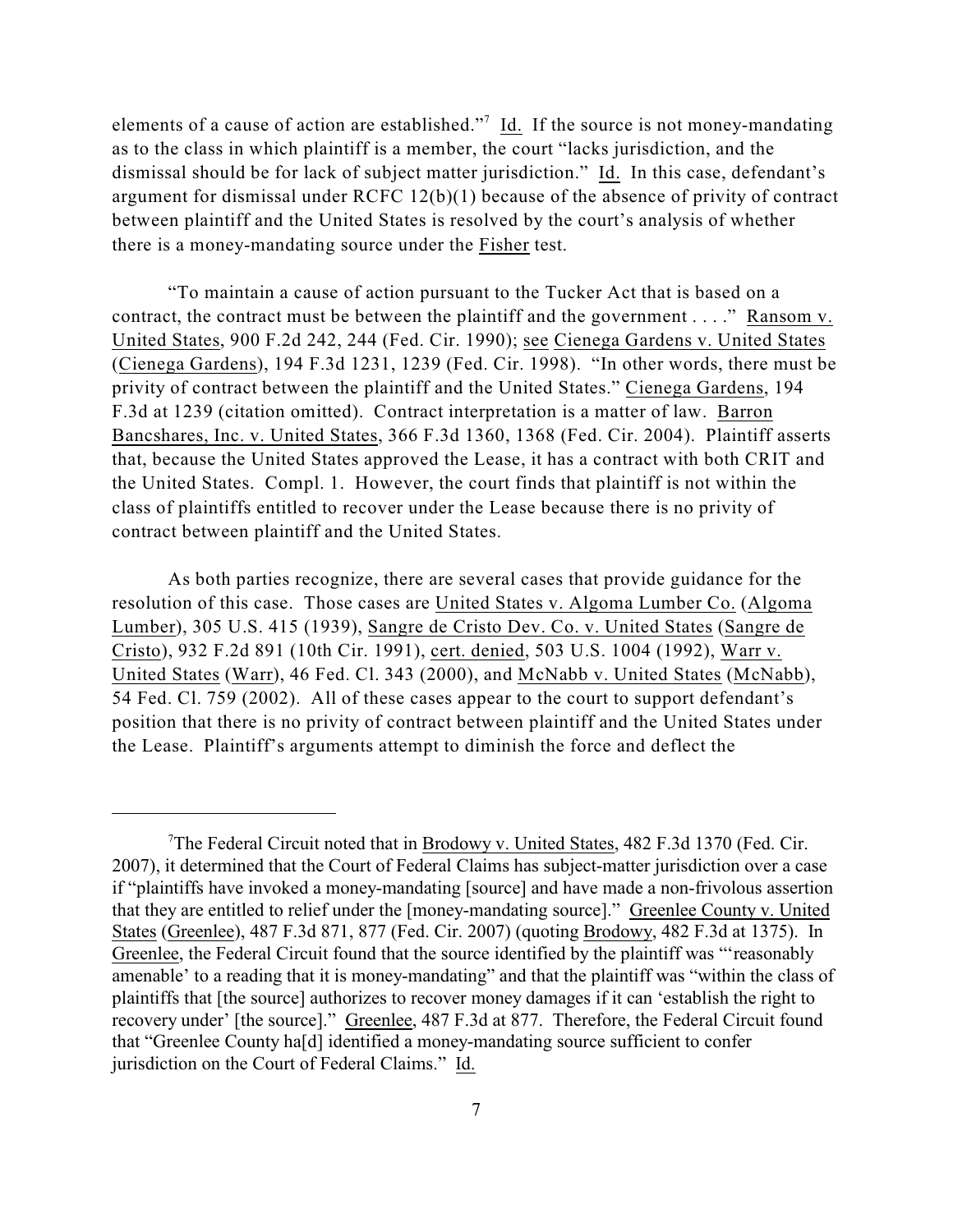applicability of these cases. The court, however, is not persuaded by plaintiff's arguments for the reasons stated below.

The court understands plaintiff to allege in its complaint that the United States is a party to the Lease because "the property at issue is in trust or restricted status" and because the Secretary of the Interior approved the Lease. Compl. 1. Defendant relies on Algoma Lumber to support its argument that the BIA's approval of the Lease between plaintiff and CRIT does not put plaintiff in privity of contract with the United States. Def.'s Mot. 9; see Def.'s Surreply 6. Algoma Lumber involved a logging contract between the Klamath Indians and a timber company. 305 U.S. at 419. Pursuant to statute, $\delta$  the Secretary of Interior approved the contract of sale of timber. Id. According to the terms of the contract, the Superintendent of the Klamath Indian School, on behalf of the Klamath Indians, entered into the contract with the timber company. Id. at 421. Payments for timber were made payable to the Superintendent, who then deposited the payments for the benefit of the Klamath Indians. Id. at 420. The timber company claimed that it had overpaid for the timber and brought suit against the government to recover the alleged overpayments. Id. at 417. The Supreme Court rejected plaintiff's claim that approval by the Secretary created privity of contract between itself and the government because the supervising role of the government in the execution of contracts involving Indians is "consistent with the exercise of its function as protector of the Indians without the assumption by the United States of any obligation to the [other contracting party] . . . ." Id. at 422.

The court finds that Algoma Lumber is applicable here. The parties agree that the Lease was approved by the BIA pursuant to  $25$  C.F.R. part  $131$  (1981). <sup>9</sup> Pl.'s Resp. 2;

<sup>&</sup>lt;sup>8</sup>In United States v. Algoma Lumber Co. (Algoma Lumber), 305 U.S. 415, 417 (1939), the sale of timber was governed by section 7 of the Act of Congress of June 25, 1910, 36 Stat. 855, 857. A current version of this statute is located at 25 U.S.C. § 407 (2000).

 $\rm{P}$ In its Response, plaintiff asserted that the United States terminated the regulatory framework of 25 C.F.R. § 131.5 in 2001. Pl.'s Resp. 9. However, plaintiff later noted that this regulatory framework was re-imposed as part of the revision of Part 162, "after a two month gap," when it became effective on March 23, 2001. Plaintiff's Supplement to its Response to Defendant's Motion to Dismiss Plaintiff's Complaint and Memorandum in Support Thereof (plaintiff's Supplement or Pl.'s Supplement), Feb. 27, 2007, 1. Defendant explains that, in 1982, the BIA renumbered several sections of its regulations, resulting, inter alia, in the renumbering of 25 C.F.R. part 131 as 25 C.F.R. part 162. Def.'s Reply at 3 (citing 47 Fed. Reg. 13,326-27 (Mar. 30, 1982)). Defendant also explains that, in 2001, the BIA announced a rulemaking that "acted to separate out regulations governing agricultural leases into a distinctive subpart . . . ." Def.'s (continued...)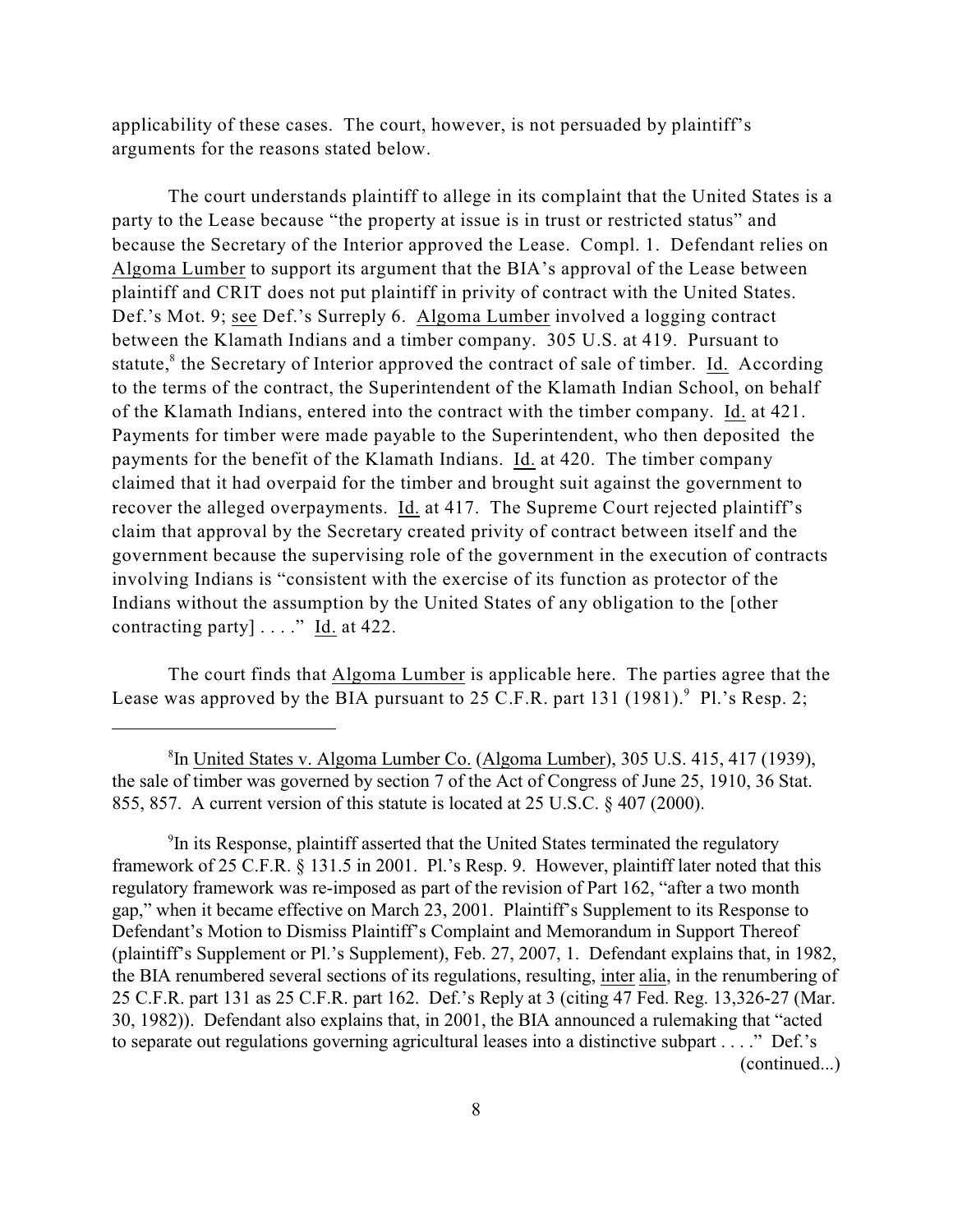Def.'s Reply 3. Defendant correctly points out that the language contained in 25 C.F.R. § 131.5, to which plaintiff specifically refers in its arguments, Pl.'s Resp. 2; Pl.'s Sur-Surreply 2, now exists now in nearly identical form,  $^{10}$  at 25 C.F.R. § 162.604 (2006), Def.'s Reply 4. As the Court held in Algoma Lumber, the United States' approval of a lease involving Indian land is consistent with the long-standing relationship between Indians and the government in which the government acts as a fiduciary with respect to Indian property. Actions in furtherance of that fiduciary relationship do not create privity of contract between a contracting party, such as plaintiff, and the United States in these circumstances. The only argument that plaintiff makes in support of a finding of privity of contract is the statement in its Complaint that the United States is a party to the contract because of its approval of the Lease and because "the property at issue is in trust or restricted status." Compl. 1. Plaintiff does not raise or in any way elaborate on this argument again in its responsive briefing to defendant's motion to dismiss. Pl.'s Resp. passim; Pl.'s Sur-Surreply passim. The court agrees with defendant's argument that the BIA Superintendent's approval of the Lease does not create privity of contract between plaintiff and the United States.

Plaintiff recognizes that, under Algoma Lumber, "actions by the United States on behalf of Indian Tribes do<sup>[]</sup> not necessarily involve the assumption of contractual obligations by the government in the absence of action indicating such a purpose." Pl.'s Sur-surreply 2, 6 (citing Algoma Lumber, 305 U.S. at 421). Plaintiff contends, however, that "enactment of [the statutory scheme that gave rise to Paragraph 33 of the Lease] after the Algoma Lumber decision constitutes the requisite governmental action to become

 $\degree$ (...continued)

Reply 3 (citing 66 Fed. Reg. 7068 (Jan. 22, 2001)). This rulemaking, which became effective on March 23, 2001, Def.'s Reply 3, did not create a gap, as plaintiff contends, Pl.'s Supplement 1, because, as defendant explains, "the old regulations were in effect until the new ones went into effect," Def.'s Reply 3 n.1; see also Oral Argument Transcript (OA Tr.) 20:16 – 21:11 (Ms. Klein) (explaining that during the sixty days that the regulations were to be put into effect, the old regulations remained in effect). Further, this rulemaking was described as "revisions [that] are meant to further fulfill the Secretary's fiduciary responsibility to federally-recognized tribes and individual Indians." 66 Fed. Reg. 7068, 7068 (Jan. 22, 2001) (referring to revisions to "regulations in the areas of probate, funds held in trust for Indian tribes and individual Indians, leasing/permitting, and grazing"). There is no mention of "termination" of this particular regulatory framework in the summary and description of this rulemaking. Id.

<sup>&</sup>lt;sup>10</sup>The language contained in 25 C.F.R.  $\&$  162.604 is nearly identical to 25 C.F.R.  $\&$  131.5 except for the deletion of a definition for "immediate family" in 25 C.F.R. § 131.5(b)(1), a change not relevant to this case. Compare 25 C.F.R. § 131.5(b)(1) with 25 C.F.R. §  $162.604(b)(1)$ .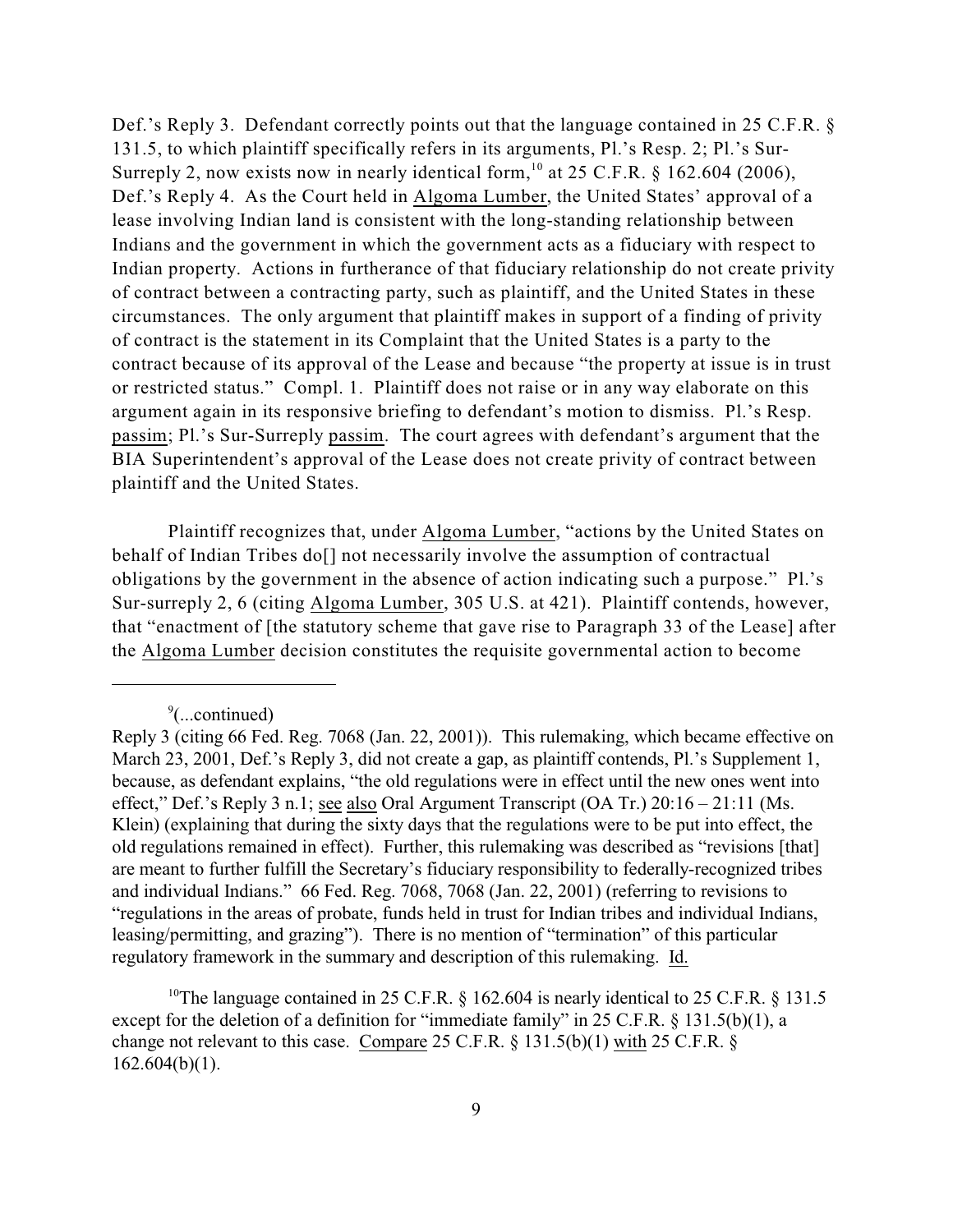contractually obligated to third parties under appropriate circumstances."<sup>11</sup> Id. at 7; see also OA Tr. 29:2-16 (Ms. Connor) (arguing that "the agency required this dual landlord obligation" after Algoma Lumber was issued). Plaintiff argues that the provision mandated by 25 C.F.R. § 131.5 (1981), the provision included at Paragraph 33 of the Lease and to which plaintiff refers to as the "Dual Landlord Provision," Pl.'s Sur-Surreply 2, requires "that all of [plaintiff's] obligations under the Lease be owed to the United States as well as to the CRIT," Pl.'s Resp 2; Pl's Sur-Surreply 2. Paragraph 33 of the Lease provides in pertinent part: "While the leased premises are in trust or restricted status, all of the Lessee's obligations under this lease, and the obligations of their sureties, are to the United States as well as to the Lessor." Pl.'s Resp. App. A at 20. BIA requires that this language be included in any lease entered into pursuant to its regulations. 25 C.F.R. § 131.5(g)(1) (1981); 25 C.F.R. § 162.604(g)(1) (2006).<sup>12</sup> Plaintiff contends, however, that the Lease<sup>13</sup> evidenced the intent that the United States "assume a contractual obligation in order to receive the benefit of all obligations of [plaintiff] under the [l]ease." Pl.'s Sur-Surreply 7 (citing Navajo Nation v. United States, 46 Fed. Cl. 217,

 $13$ In addition to arguing that Paragraph 33 demonstrates that the United States is in privity with plaintiff, plaintiff argues that several of the other provisions in the Lease demonstrate that the United States is a party to the contract or lease. Pl.'s Resp. 6. Specifically, plaintiff argues that these Lease provisions evidence an intent that the United States assume contractual obligations, thereby making it a party to the contract. Id. at 7. The court does not find plaintiff's argument persuasive. The various Lease provisions cited by the plaintiff do not demonstrate that the United States assumed contractual obligations as a separate party to the contract.

 $<sup>11</sup>$ Plaintiff also argues that the United States indicated its intent to assume contractual</sup> obligations when it "terminated this [l]ease in violation of its term, using the Dual Landlord Provision." Pl.'s Surreply at 2.

 $12$ It appears that the requirement that the language contained in Paragraph 33 be included in leases of Indian land was added to the regulations in 1961 as part of revisions to part 131, the leasing and permitting provision. The purpose of these revisions was to accomplish "the realignment of material to present a more logical sequence" and included "[t]he deletion of material regarded as advisory rather than regulatory in nature; and the addition of certain material which more fully encompasses the authorities found in the statutes." Leasing and Permitting, 26 Fed. Reg. 7828 (Aug. 23, 1961) (to be codified at 25 C.F.R. pt. 131). The final rule was published on November 23, 1961 without comments or further explanation. Leasing and Permitting, 26 Fed. Reg. 10,966 (Nov. 23, 1961) (to be codified at 25 C.F.R. pt. 131). The revised part 131 first appeared in the 1965 Code of Federal Regulations. 25 C.F.R. pt. 131(1965).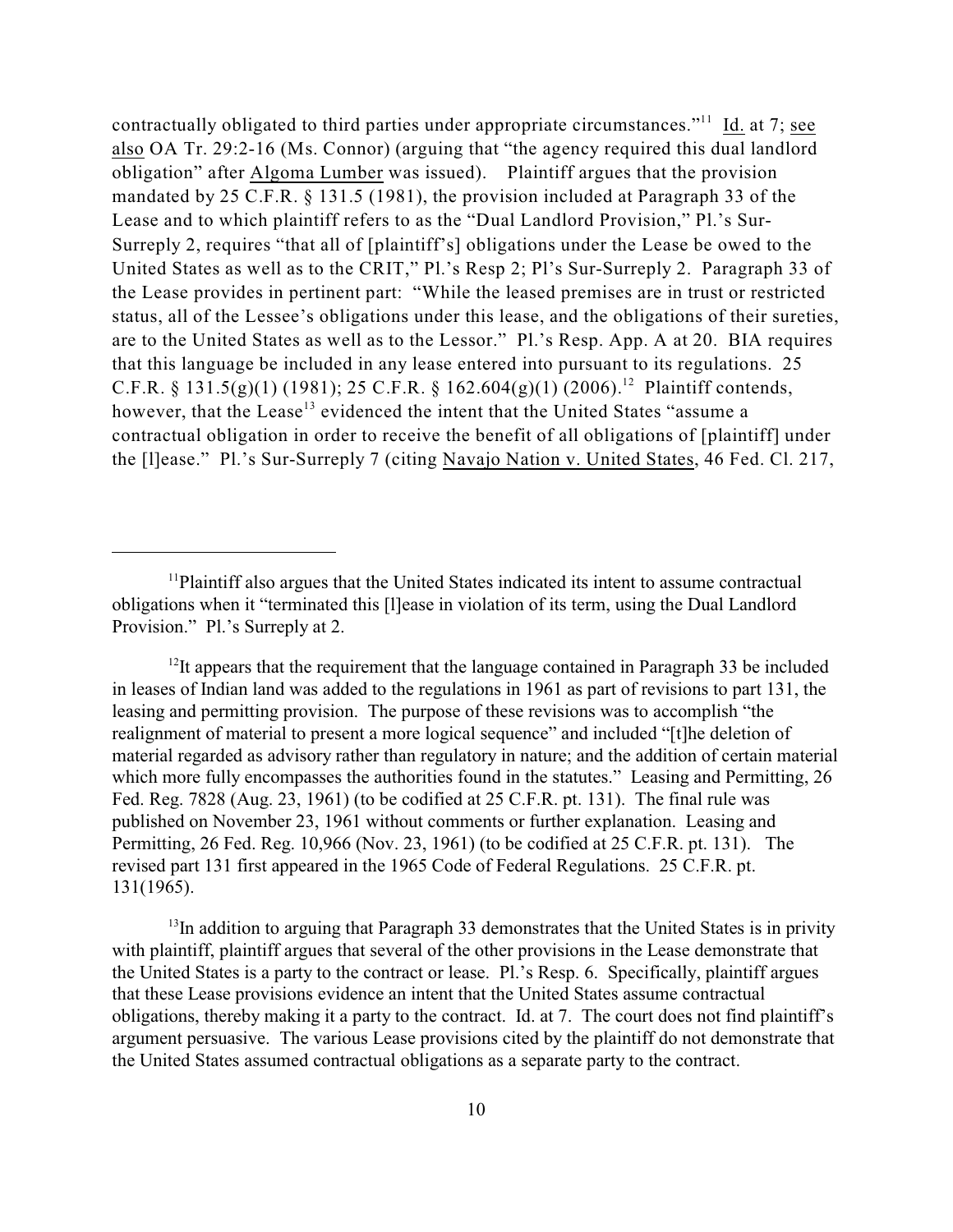$235(2000))$ .<sup>14</sup>

The most basic response to plaintiff's argument is that, in Algoma Lumber, the United States was named as the lessor and the tribe, the lease beneficiary, does not even appear in the lease as a signatory. It is difficult to understand how the United States' "contractual involvement" which the Court in Algoma Lumber declined to find, would be more likely to be found here, where CRIT is in fact a party to the Lease and the United States is not named as the lessor. See Pl.'s Resp. App. A. In the absence of any action taken by the government, or on its behalf, that indicates assumption of contractual obligations, the court does not presume that the government assumed contractual obligations in the Lease between plaintiff and CRIT. It is evident to the court that Paragraph 33 is nothing more than a regulatory provision that allows the United States to act in its long-standing role as guardian of Indian property according to the statutory command that the BIA shall "have the management of all Indian affairs and of all matters arising out of Indian relations." 25 U.S.C. § 2 (2000). Moreover, the court is not persuaded that this particular statutory scheme constitutes an indication of the government's intent to become contractually obligated to third parties in all leases regarding Indian land. The statutory language required to be included in all leases of Indian property simply does not indicate that the government intends to become contractually obligated as a party to the lease. Rather, the government's involvement is limited. Paragraph 33 applies only "[w]hile the lease premises are in trust or restricted status." This interpretation comports with and enables the performance of the United

<sup>&</sup>lt;sup>14</sup>Plaintiff cites Navajo Nation v. United States (Navajo Nation), 46 Fed. Cl. 217, 234 (2000), rev'd, 263 F.3d 1325 (Fed. Cir. 2001), rev'd 537 U.S. 488 (2003), remanded to 347 F.3d 1327 (Fed. Cir. 2003), remanded to 68 Fed. Cl. 805 (2005), for the proposition that "[i]n order to demonstrate privity, there must be both an intention by the United States to assume a contractual obligation and consideration." Pl.'s Resp. 4. Plaintiff argues that both intent and consideration are present here. Id. at 4, 8. Plaintiff seems to recognize that Navajo Nation does not provide support for plaintiff's position. Id. at 4 (noting that in Navajo Nation the court found that the general provisions of the Lease merely provided for the government's fulfillment of statutory obligations). However, plaintiff argues that, unlike Navajo Nation, all of plaintiff's duties as tenant "were owed to both CRIT and the United States," id. at 4 (emphasis omitted), and "the Lease authorized the United States to act as Landlord," as evidenced by almost fifty references to the United States throughout the Lease, id. at 5 (emphasis omitted). The court does not find plaintiff's citation to Navajo Nation helpful here. In Navajo Nation, the tribe brought suit against the United States alleging that the Secretary of Interior breached its fiduciary duties in connection with a mineral lease between the Navajo Nation and the Peabody Coal Company. Navajo Nation, 46 Fed. Cl. at 221. In this case, plaintiff is the lessee. The lessee in Navajo Nation, Peabody Coal Company, did not bring the action against the United States. The court simply does not perceive how plaintiff's discussion of Navajo Nation supports its position in this case.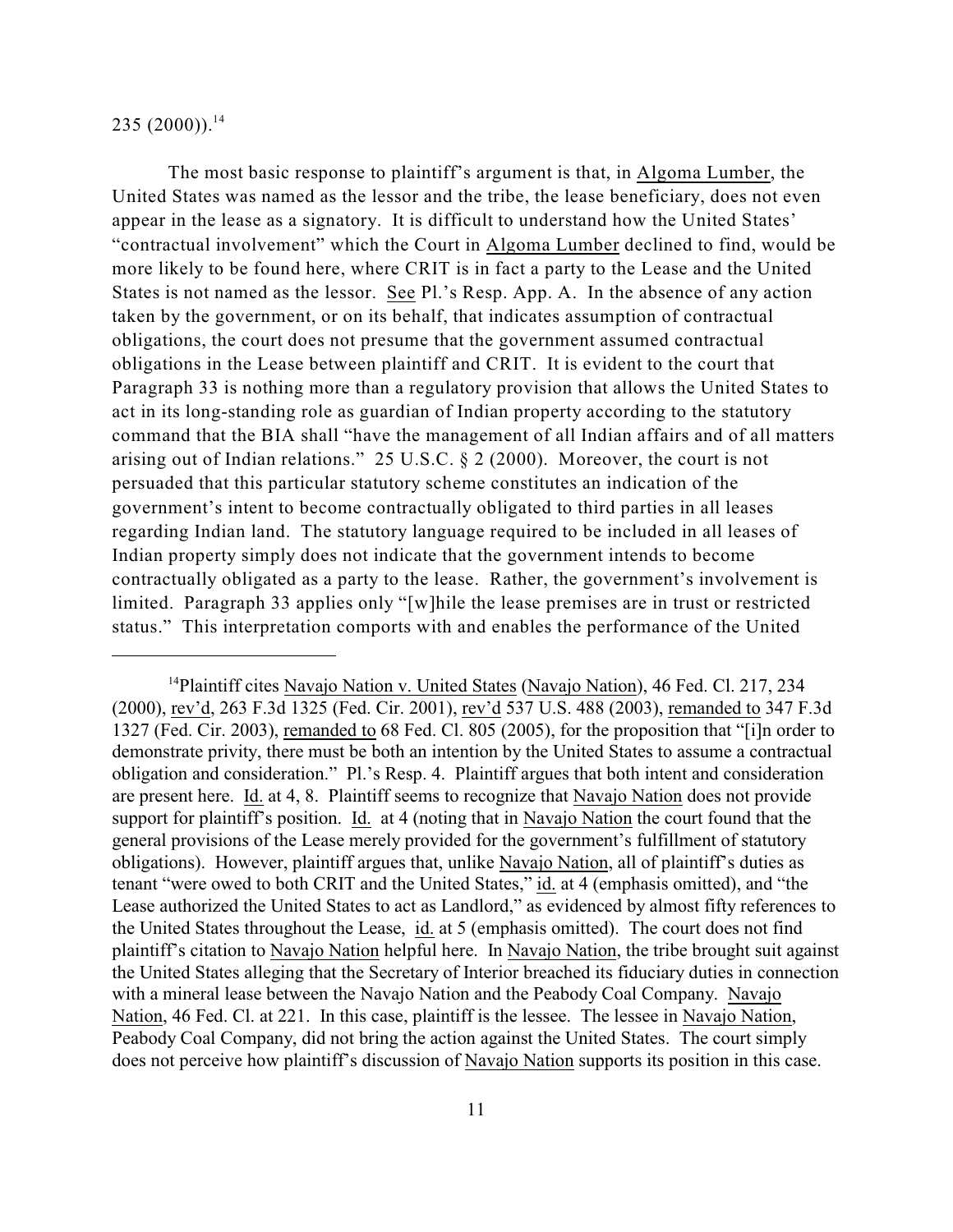States' fiduciary duties owed to tribes and individual Indians. See Trust Management Reform: Leasing/Permitting, Grazing, Probate, and Funds Held in Trust, 66 Fed. Reg. 7068 (Jan. 22, 2001) (to be codified at 25 C.F.R. pts. 15, 114, 115, 162, 166).

Sangre de Cristo, a decision of the Court of Appeals for the Tenth Circuit that follows the Algoma Lumber decision, provides persuasive support to defendant's argument that plaintiff is not in privity of contract with the United States. Sangre de Cristo involved a lease between the Sangre de Cristo Development Company and the Tesuque Indian Pueblo (Pueblo) that was approved by the government – as was the Lease here – pursuant to 25 U.S.C.  $\S$  415(a). 932 F.2d at 893. After the Pueblo requested that the Department of the Interior void the lease, id., the Sangre de Cristo plaintiffs brought suit against the United States arguing, among other things, that the United States was liable under contract and trust theories, id. at 893-94. The Tenth Circuit rejected the Sangre de Cristo plaintiffs' claim and held that a statute requiring federal approval of private agreements does not "render the United States a party to agreements reached between private contracting parties merely because its approval is required before the agreements become effective." Id. at 895.

Sangre de Cristo supports the position that the United States, when acting in accordance with its trust obligations to Indians, is not contractually obligated to third parties who contract with Indians. The courts have long recognized the general trust relationship between the United States and Indian tribes. United States v. Mitchell (Mitchell II), 463 U.S. 206, 225 (1983) (noting "the undisputed existence of a general trust relationship between the United States and the Indian people"); Cherokee Nation v. Georgia, 5 Pet. 1, 16-18 (1831) (characterizing what is now the trust relationship between the United States and Indian people); see also Shoshone Indian Tribe of the Wind River Reservation v. United States, 364 F.3d 1339, 1348 (Fed. Cir. 2004), cert. denied, 544 U.S. 973 (2005). The Bureau of Indian Affairs (BIA) is the federal agency "'charged with fulfilling the trust obligations of the United States' to Indians . . . ." Poafbybitty v. Skelly Oil Co., 390 U.S. 365, 374 (1968); see also Nevada v. United States, 463 U.S. 110, 127 (1983); Nell Jessup Newton et al., Cohen's Handbook of Federal Indian Law § 5.03[2] (2005 ed.) (describing the scope and authority of the BIA). The general purpose of the BIA regulations in the area of leasing Indian land, as indicated in recent revisions to the regulations, is to "further fulfill the Secretary's fiduciary responsibility to federallyrecognized tribes and individual Indians." Trust Management Reform: Leasing/Permitting, Grazing, Probate and Funds Held in Trust, 66 Fed. Reg. 7068 (Jan. 22, 2001) (to be codified at 25 C.F.R. pts. 15, 114, 115, 162, and 166). There is nothing that the court is aware of that supports the view that the BIA regulatory scheme concerning the leasing of Indian land intended to make the government contractually obligated in leases of Indian land.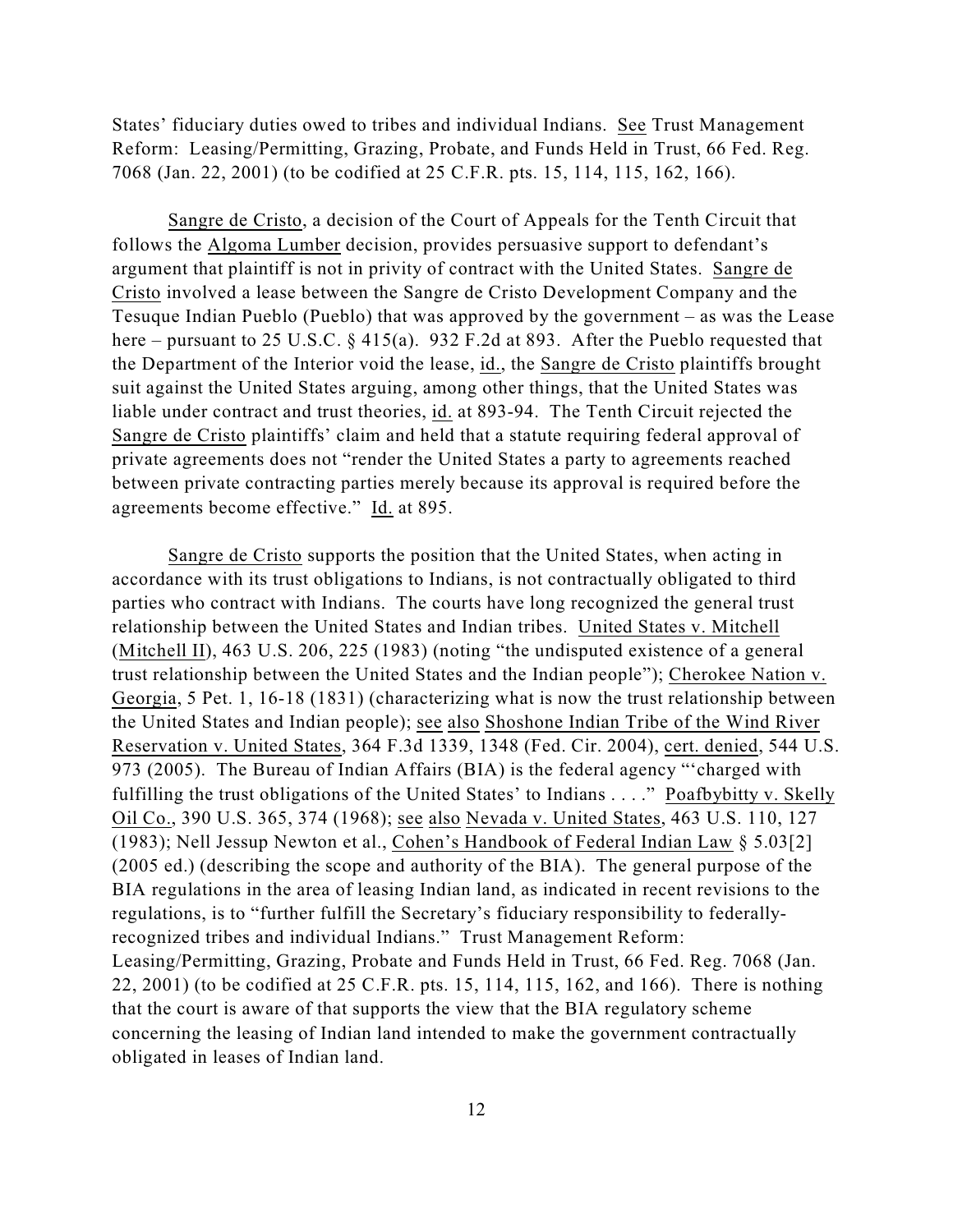Defendant also argues that the holding in Warr is applicable here. See Def.'s Mot. 8, 9. In Warr, a tenant of Indian allottees sued the government for damages resulting from crop losses due to inadequate water supply from the Wapato Irrigation Project (WIP). Warr, 46 Fed. Cl. at 344. The Warr plaintiff and the Yakima Tribal Council entered a five-year lease of allotted land on the Yakima Indian Reservation, which included land designated to receive water from the WIP. Id. The Department of Interior, through the Bureau of Indian Affairs, administers the WIP. Id. The court analyzed whether the Warr plaintiff could maintain its claims against the United States based on the lease agreement, the statutes and regulations governing the WIP, and on the basis of an alleged oral contract with the WIP Administrator. Id. at 347, 350. The court held that it did not have jurisdiction over the Warr plaintiff's claims because there was no privity of contract based upon a lease of allotted land, id. at 348, and because the statutes and regulations related to the WIP are not money-mandating, id. at 349. The court granted summary judgment in favor of the government because the Warr plaintiff failed to demonstrate that it could recover on the basis of an oral contract with the government through the WIP Administrator. Id. at 352. Relevant to this case, the court, in Warr, followed that holdings in Algoma Lumber and Sangre de Cristo and found that the government is not rendered contractually liable to third parties who contract with Indians on the basis of the government's supervisory role in such contracts. Warr, 46 Fed. Cl. at 348-49. The court sees no reason why a different result is required here.

Nevertheless, plaintiff attempts to demonstrate why its case is different from the factual situations in previous cases that address the same issues raised here. Plaintiff argues that its "Lease bestowed much more than the simple signatory or administrative involvement of the United States which previous courts have rejected as not demonstrating the requisite intention by the United States to assume a contractual obligation." Pl.'s Resp. 6-7 (referring to the Algoma Lumber decision and the Sangre de Cristo decision). Plaintiff argues that the facts of its case are more similar to the facts in Warr and that here it has "established an obligation of the United States as to which there was a breach." Pl.'s Sur-Surreply 12. Plaintiff interprets the Warr plaintiff's argument as an argument "that the government had assumed duties of good faith and fair dealing in taking the necessary actions to be able to be able to deliver the irrigation water." Id. at 10. Plaintiff contends that the court in Warr rejected the defendant's argument that the Warr plaintiff failed to establish a contract, id. (quoting Warr, 46 Fed. Cl. at 351), but because the Warr plaintiff had not paid his irrigation assessments, the court "found no jurisdiction because [the Warr] plaintiff had not established an obligation of the United States as to which there could have been a breach and granted the government's motion." Id. (citing Warr, 46 Fed. Cl. at 352). Plaintiff argues that under this reasoning, it is entitled to damages because it was not in default of the lease and the United States breached its obligations of good faith and fair dealing created by the lease. Id. at 11.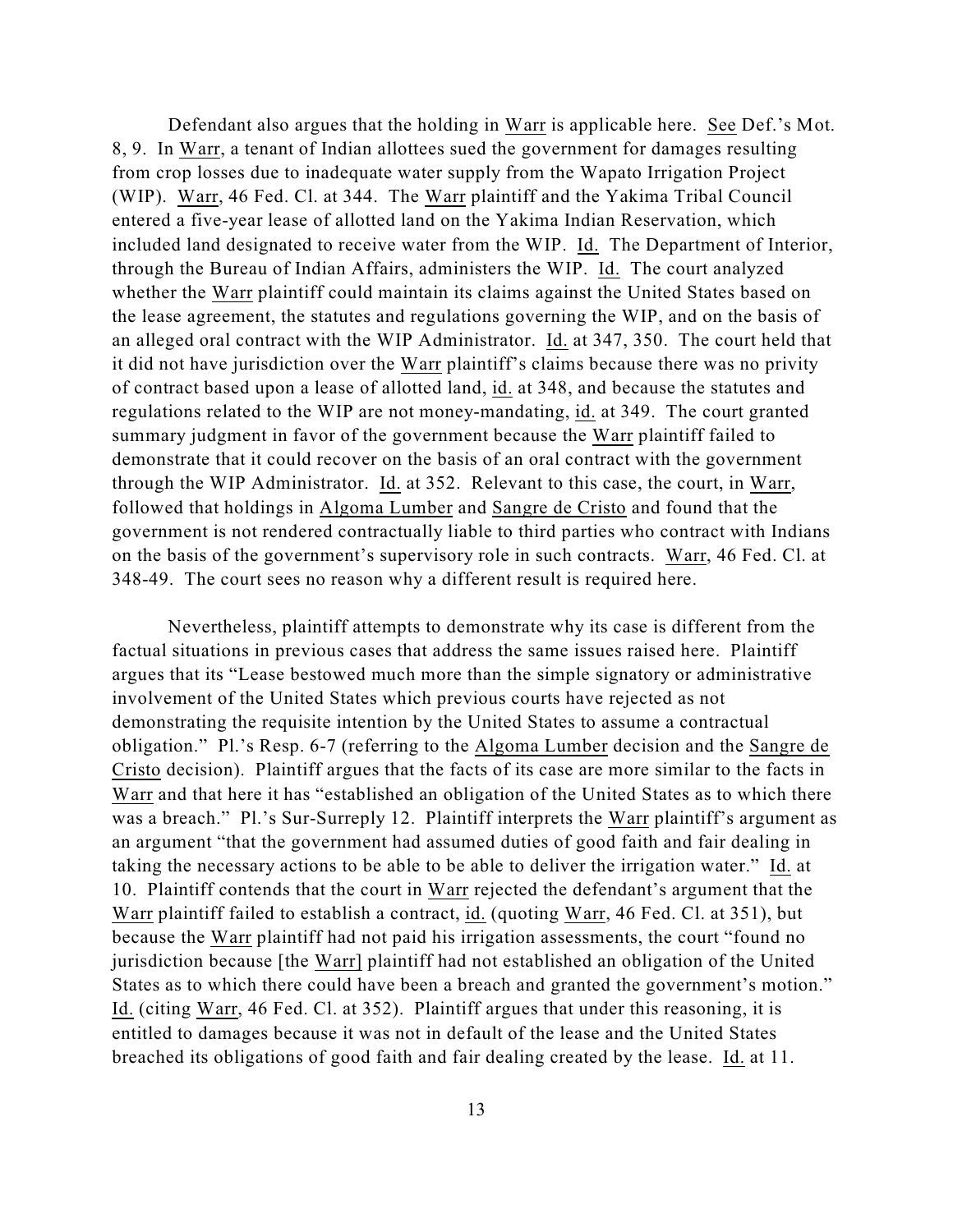Plaintiff's reliance on Warr is misplaced because plaintiff misinterprets the facts and the court's holding in Warr. In Warr, the court's discussion concerning the Warr plaintiff's failure to pay his irrigation assessments was in relation to the Warr plaintiff's failure to demonstrate that it was entitled to relief under the oral contract with the government. Warr, 46 Fed. Cl. at 350-52. The court in Warr found it had subject matter jurisdiction because the Warr plaintiff had satisfactorily demonstrated it was within the class of plaintiffs entitled to rely on the oral contract alleged. Id. at 350 (noting that the Warr plaintiff had sufficiently pleaded the existence of a contract with the government). Regardless of whether Saguaro is or is not in default under its Lease with CRIT, there is nothing here that establishes that the United States is obligated to plaintiff. Plaintiff here, as distinguished from the plaintiff in Warr, has failed to demonstrate that it is in privity of contract with the United States.

Defendant also points to McNabb as support for its argument that plaintiff is not in privity of contract with the United States. Def.'s Reply 4; Def.'s Surreply 7. The plaintiffs in McNabb entered into sharecropping leases with members of the Shoshone Bannock Tribes for farm land on the Fort Hall Indian Reservation. McNabb, 54 Fed. Cl. at 760. Under the terms of the lease, the BIA assumed responsibility for 80 percent of the costs incurred in growing crops and received 80 percent of the gross profits. Id. The McNabb plaintiffs sued the United States on a breach of contract theory, among other theories, to seek redress for denial of crop subsidy payments offered by the Farm Service Agency of the United States Department of Agriculture. Id. at 760-61. The McNabb plaintiffs argued that the BIA had assumed "almost total managerial control over the allotted lands . . . ." Id. at 769. Relying on Algoma Lumber, Sangre de Cristo, and Warr, the court rejected the McNabb plaintiffs' argument that privity of contract was present because exercise of the government's plenary power to safeguard Indian property does not "involve the assumption of contractual obligations by the government." Id. The McNabb plaintiffs pointed to several statutes and regulations that require certain provisions to be included in leases of Indian land. Id. at 771-72. As in this case, the McNabb plaintiffs pointed to language contained in standard BIA leases pursuant to federal regulations regarding the duties a lessee owes to the United States, id. at 772 – the same language contained in Paragraph 33 of the Lease at issue in this case, Pl.'s Resp. Ex. 1. The court rejected the McNabb plaintiffs' argument and held that the regulations cited by the McNabb plaintiffs, including citations parallel to the regulations cited by plaintiff here, "do not authorize the BIA to become a party to Tribal contracts, but only provide for the BIA to be an approval authority and guardian of Native American interests . . . ." McNabb, 54 Fed. Cl. at 773.

The court agrees with defendant that the court's rationale in McNabb is equally applicable here. The court is not persuaded by plaintiff's argument that Paragraph 33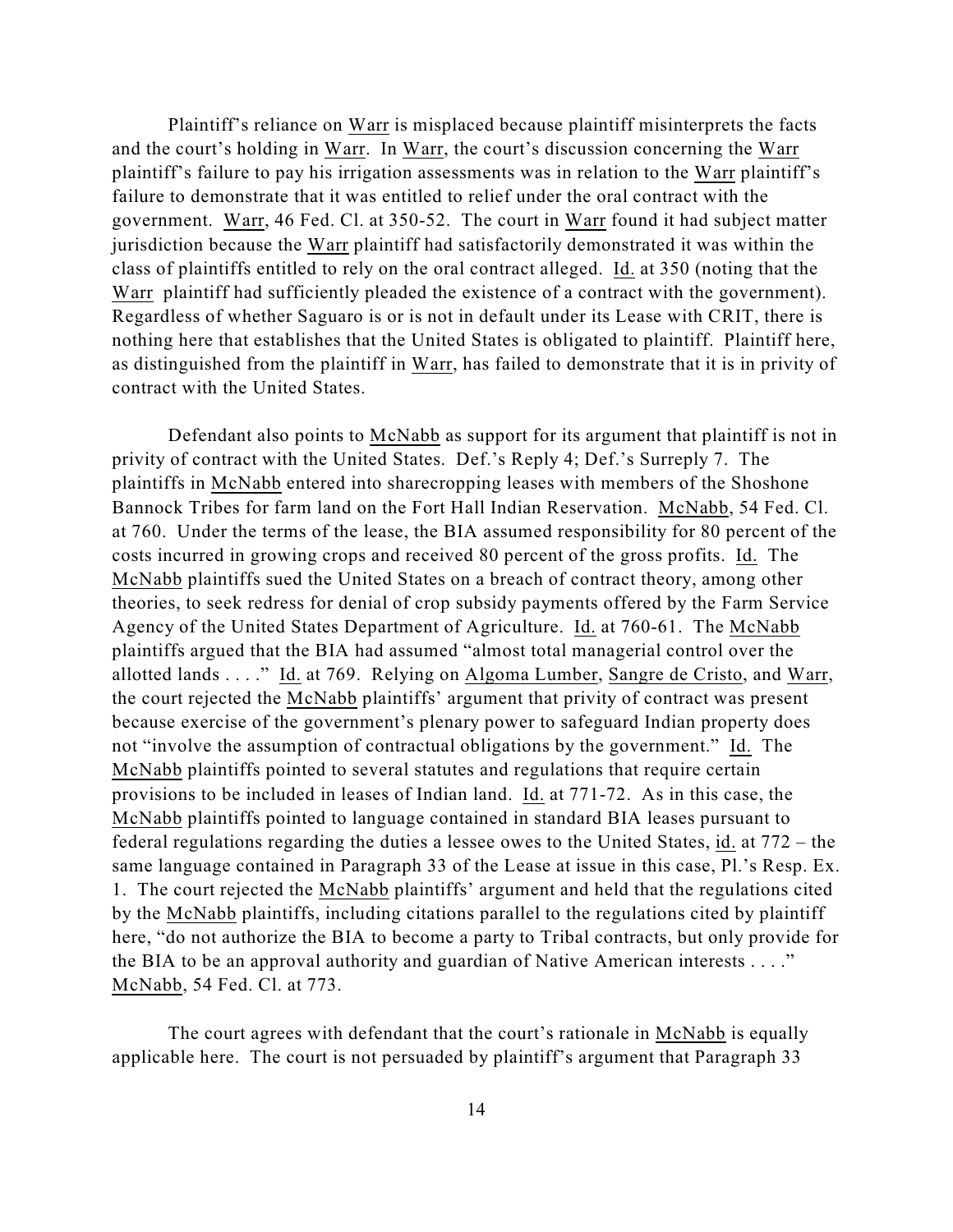creates privity of contract. In particular, the court does not agree that this provision is a "dual landlord provision" as plaintiff describes. Rather, it appears to be a provision that allows the government to act in its role as trustee of Indian land. The plain language provides that "all of the lessee's obligations . . . are to the United States as well as the owner of the land." 25 C.F.R. § 162.604(g)(1) (emphasis added). The provision fails to provide, however, that the United States owes the obligations of a landlord to the lessee.<sup>15</sup>

In an effort to distinguish its case from McNabb, plaintiff argues that "[w]hether or not the Dual Landlord Clause creates consideration depends upon the facts and circumstances of each case." Pl.'s Sur-Surreply 8. Plaintiff asserts that because the lease in question in McNabb was improperly labeled in order to allow the lessees to obtain crop subsidies, the lessees "had unclean hands and had unquestionably breached their duty of good faith and fair dealing toward the government . . . ." Id. at 9. Plaintiff argues that because the McNabb lessees had "unclean hands," "there could have been no consideration flowing between [the McNabb] plaintiffs and the government to create privity of contract under the Dual Landlord Provision." Id. (emphasis omitted). Saguaro contends that "there is consideration flowing between [itself] and the government to create privity of contract under the Dual Landlord Provision," id. at 9-10, because "there is no evidence that [plaintiff] has unclean hands, nor is there any allegation that it breached its duty of good faith and fair dealing toward the government by any wrongful conduct," id. at 9.

Plaintiff's argument is unavailing. "Every contract imposes upon each party a duty of good faith and fair dealing in its performance and its enforcement." Restatement (Second) of Contracts § 205 (1981) (emphasis added). However, a duty of good faith and

<sup>&</sup>lt;sup>15</sup>Plaintiff also argues that in McNabb, the court "found [that] the Dual Landlord Provision did not . . . confer privity of contract" because the McNabb "plaintiffs had filed suit before exhausting their administrative remedies within the BIA and did not have a final agency decision." Pl.'s Sur-Surreply 9 (citing McNabb, 54 Fed. Cl. at 771-772). Plaintiff appears to be arguing that if the McNabb plaintiffs had filed suit after exhausting their administrative remedies the McNabb court could have found that privity of contract between the plaintiffs and the United States. The court disagrees with plaintiff's interpretation of McNabb. Rather, the McNabb court explained that pursuant to 25 C.F.R. § 162.14 (1987), all allegations of lease violations are subject to an agency appeals procedure, McNabb, 54 Fed. Cl. at 771, and that "after agency appeals have been exhausted and a final BIA decision is issued, judicial review is not to this court, but to federal district courts for an APA review," id. at 772. The McNabb court also stated that "[i]f the BIA regulations intended the BIA to be a party to a lease, the Contract Disputes Act would be implicated for lease disputes." Id. The court agrees that the BIA regulations do not intend the United States, acting through the BIA, to be a party to a lease described in the BIA regulations.